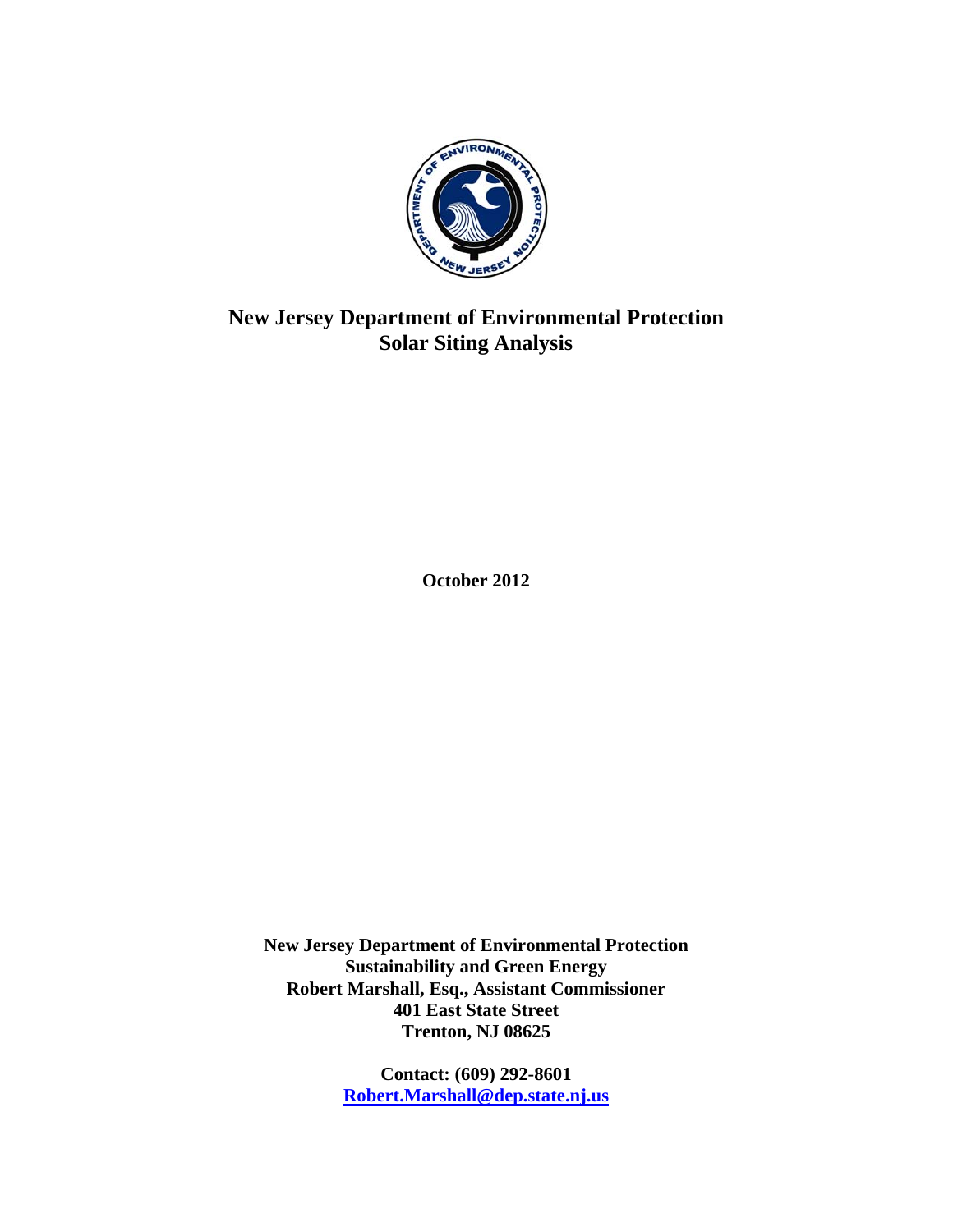## **Table of Contents**

| <b>Introduction</b> |                                                                        |    |
|---------------------|------------------------------------------------------------------------|----|
| <b>Section I.</b>   | <b>Context</b>                                                         | 4  |
| <b>Section II.</b>  | <b>Results</b>                                                         | 5  |
| <b>Section III.</b> | <b>Background – The State of Solar in New Jersey</b>                   | 11 |
| <b>Section IV.</b>  | <b>Background – Solar Technology</b>                                   | 12 |
| <b>Section V.</b>   | <b>Environmental Impacts of Solar Siting</b>                           | 14 |
|                     | Appendix A – Recently Enacted New Jersey Legislation Relating to Solar | 16 |
|                     | <b>Energy</b>                                                          |    |
|                     | Appendix B – Land Use Land Cover Anderson Codes (2007)                 |    |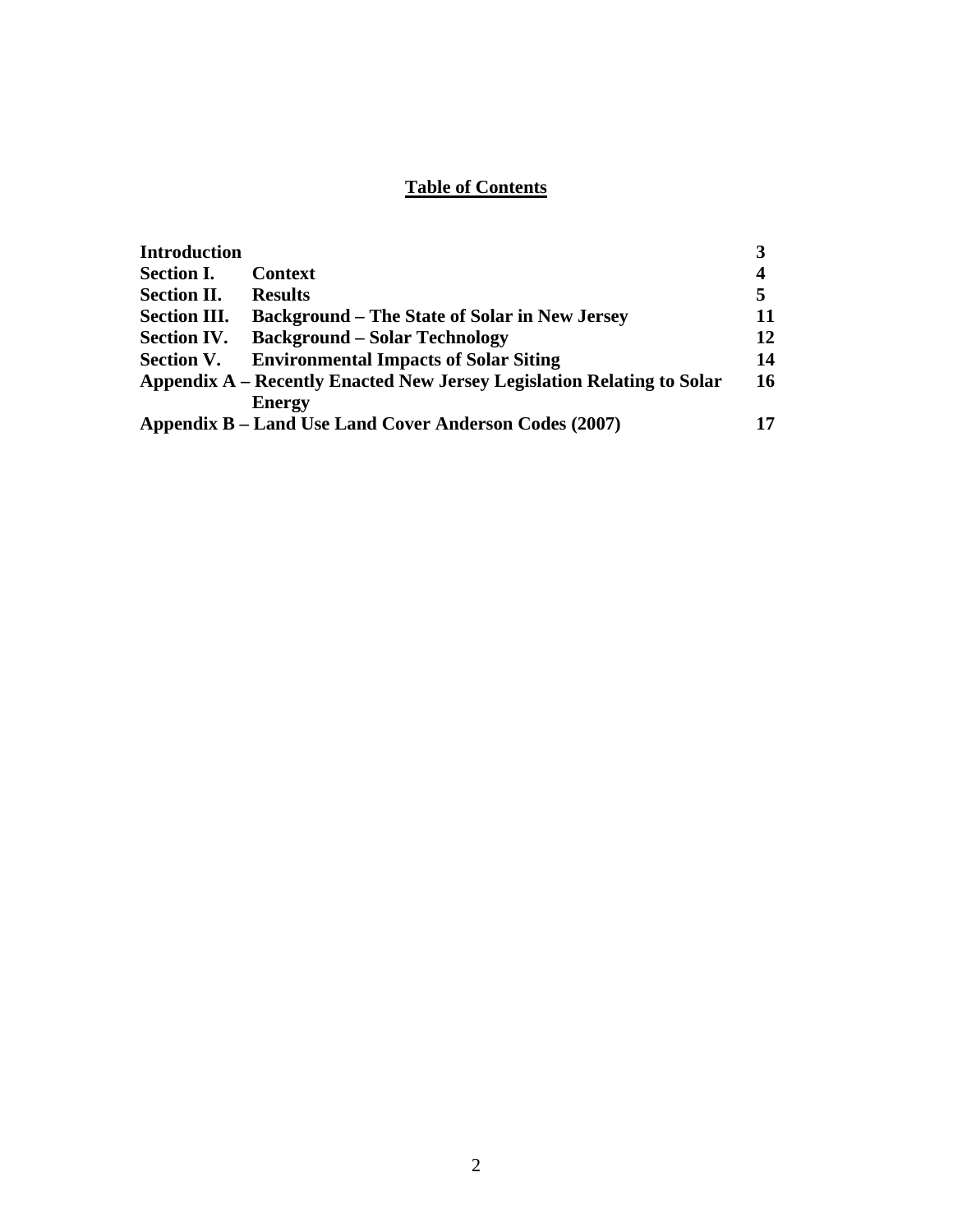#### **Introduction**

The purpose of this analysis is to aid the Department, local communities and potential developers in planning for solar installations by distinguishing between sites where the Department encourages solar development from those where the Department discourages solar development. While green energy projects provide environmental benefits, the environmental benefit can be lost if the project is not properly sited. This analysis was performed to determine sites where solar projects are most environmentally desirable and therefore recognized by the Department as priority green energy projects. This document is intended to be used as guidance and should not be used to automatically disqualify solar installation projects prior to proper review.

A summary of each section is presented below.

Section I describes the context in which the solar siting analysis was performed.

Section II contains the results of the analysis.

Section III discusses the state of solar in New Jersey at the time of the analysis.

Section IV gives basic background information on solar technologies and highlights associated applications relevant to the siting discussion.

Section V describes common environmental impacts from different solar applications.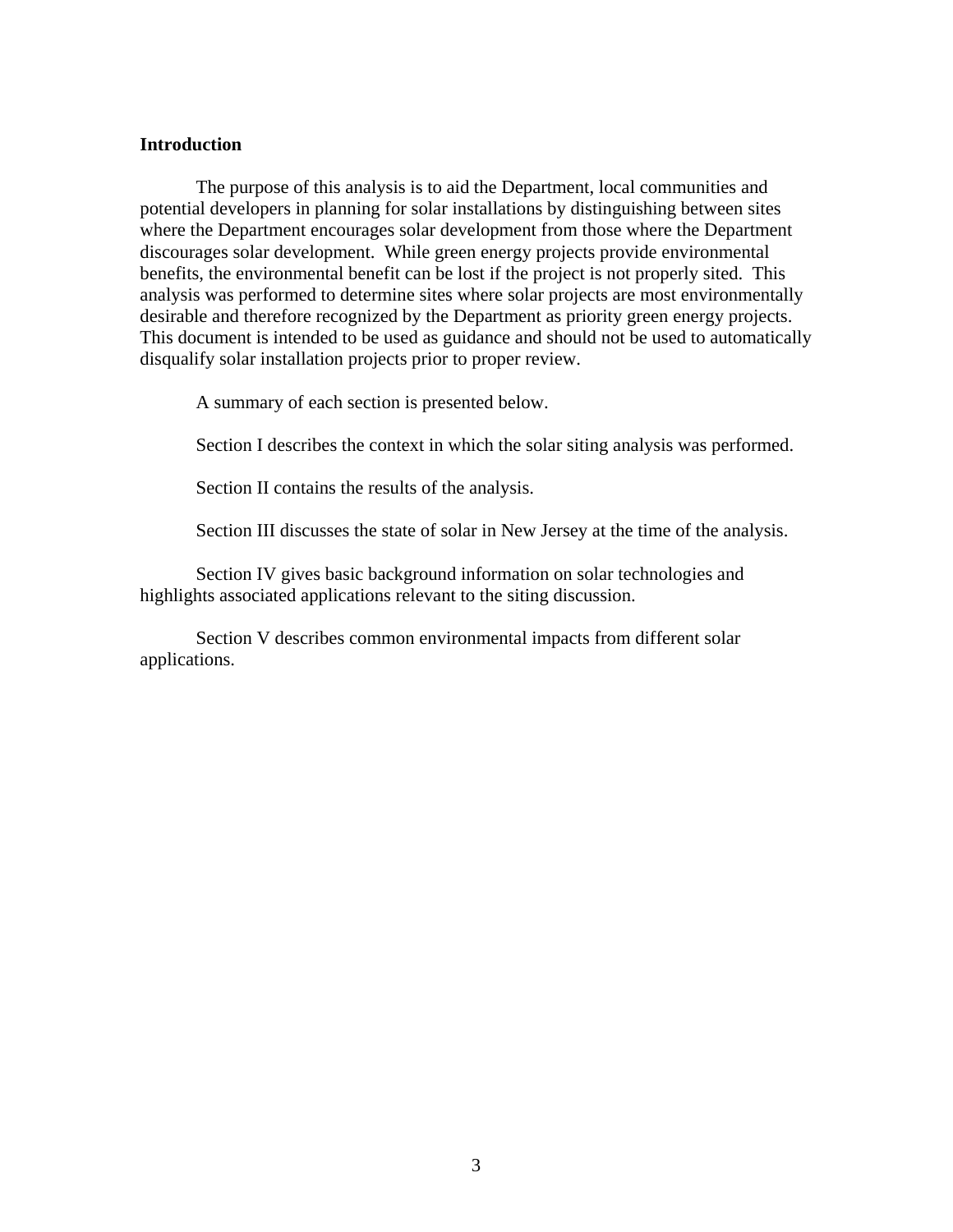#### **Section I. Context**

 $\overline{a}$ 

Certain types of sites are preferred for solar development from an environmental protection standpoint. As a result of this analysis, the Department is able to distinguish between sites where solar development is preferred from those where it is not preferred. Sites where solar development is preferred by the Department are Category 1 sites. Sites where solar development is not preferred by the Department are Category 2 sites. Projects proposed on Category 1 sites are recognized by the Department as priority green energy projects**.** 

It is understood that no matter what category a site falls into, all solar energy projects share the same positive environmental benefits of PV installations besides those that are specifically discussed and used to differentiate between the categories. As a result, some of the more obvious benefits shared by each solar project are not discussed (e.g., producing zero emissions while operating).

The analysis is general in nature and considers broad categories of potential sites for solar. It is not meant to be used as a specific determination regarding whether or not solar will be permitted on any given site. Many sites within New Jersey are constrained by existing land use regulations and this analysis is simply meant to generally guide solar development towards projects that generate a dual benefit for the environment and the economy in New Jersey. Solar projects located in regulated areas require appropriate permitting. Guidance on what land characteristics are preferred for solar installations will help to identify potential solar sites that are desirable from an environmental protection perspective. (Note: For utility-scale applications, access to nearby transmission lines will also play an important role in determining overall impacts, as the extension of interconnection lines through previously undisturbed land can create negative impacts. This factor is not taken into consideration in this document.)

In this analysis, the Department has made use of the Anderson Land Use Land Cover (LULC) classification system (with appropriate modifications) to organize its geographic information and database system. The Department's GIS is a web-based application and accessible to the public. Accordingly, the document makes reference to the Anderson system to further clarify land types and their characteristics and intended use.<sup>1,2</sup> Each site within a category contains a Level I classification and, where appropriate, more detailed Level II classifications or sub-categories to exclude certain lands not appropriate that would otherwise be included in Level  $I<sup>3</sup>$ . Appendix B of this analysis provides a comprehensive list of Anderson Land Use Codes and a corresponding designation as preferred by the Department for solar siting, not preferred by the Department for solar siting, or designated as a Gray area between preferred and not

<sup>&</sup>lt;sup>1</sup>The Anderson classification system was developed to meet the needs of Federal and State agencies for an up-to-date overview of land use and land cover throughout the country on a basis that is uniform in categorization at the more generalized first and second levels. See "**A Land Use And Land Cover Classification System For Use With Remote Sensor Data"** located at http://landcover.usgs.gov/pdf/anderson.pdf.

 $\frac{2}{\pi}$  The Anderson classification system referenced throughout this document is merely a screening tool to help locate potential sites and should not be used as a basis to justify project approval. Individual sites w

 $3$  See Appendix B for a list of Anderson Land Use Land Cover Categories and their corresponding designation as Preferred (P), Not Preferred (NP) or Gray Area (G) for solar siting.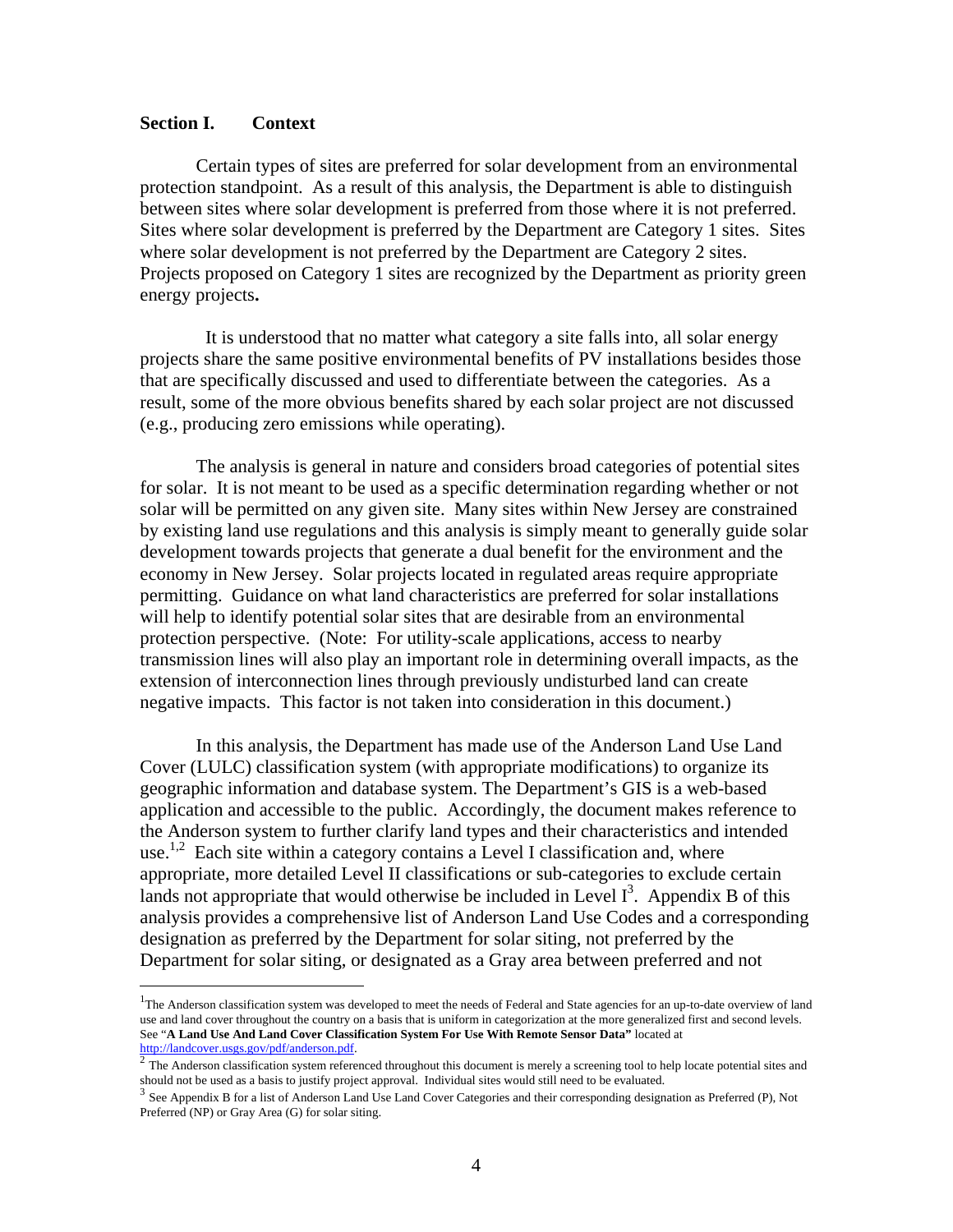preferred. The purpose is to help guide environmentally sound location-based decisions for solar projects. As noted in Appendix B, the aforementioned designations are meant to be utilized as a tool and not meant to indicate whether a solar project proposed on such a site would be permitted or not.

### **Section II. Results**

### **Category 1: Sites Preferred by the Department for Solar Development**

### **a) Existing Impervious surface**

Siting solar projects on existing impervious surfaces is desirable. Impervious surface generally exists on developed land, which is primarily an urbanized, built-up area that has basic urban infrastructure, including roads, utilities, communications, and public facilities, to sustain industrial, residential, and commercial activities. Included in this category are existing commercial or industrial roof spaces that are flat, open, and ideal for PV solar systems.

Solar siting on existing impervious surface does not introduce any additional direct land disturbance affecting existing ecosystem services. However, as discussed in the Distributed Applications portion of Section V, installations on developed areas could prompt the disturbance of adjacent land if obstructing objects (e.g. trees) prevent optimal performance of the system. Subsequently, the clearing of trees, which sequester carbon, on adjacent land to prevent shading of the solar panels may prove to negate the benefits derived from the solar installation. This results in negative environmental benefits and is not preferred. Therefore within this category, commercial or industrial roof space is advocated as most desirable.

**Anderson classification**: This category may include Level I Urban or Built-up Land  $(1000)^4$  defined as being characterized by intensive land use where the landscape has been altered by human activities. Although structures are usually present, this category is not restricted to traditional urban areas. Urban or Built-up Land Level II categories include Residential (1100); Commercial and Service (1200); Industrial (1300); Transportation, Communication and Utilities (1400); Industrial and Commercial Complexes (1500); and Mixed Urban or Built-up (1600). Included with each of the above land uses are associated lands, buildings, parking lots, access roads, and other appurtenances, unless these are specifically excluded.

### **b) Properly capped/closed landfills and Remediated Brownfields**

Generally speaking, a solar project on a properly capped/closed landfill or a remediated brownfield site is an easier undertaking because the clean-up and/or closure portion of the work has already been completed. Conversely, placing solar on an uncapped/unclosed landfill or a brownfield site still in need of remediation can be a more

<sup>4</sup> Numbers in parentheses refer to the Level I or Level II Anderson Classification.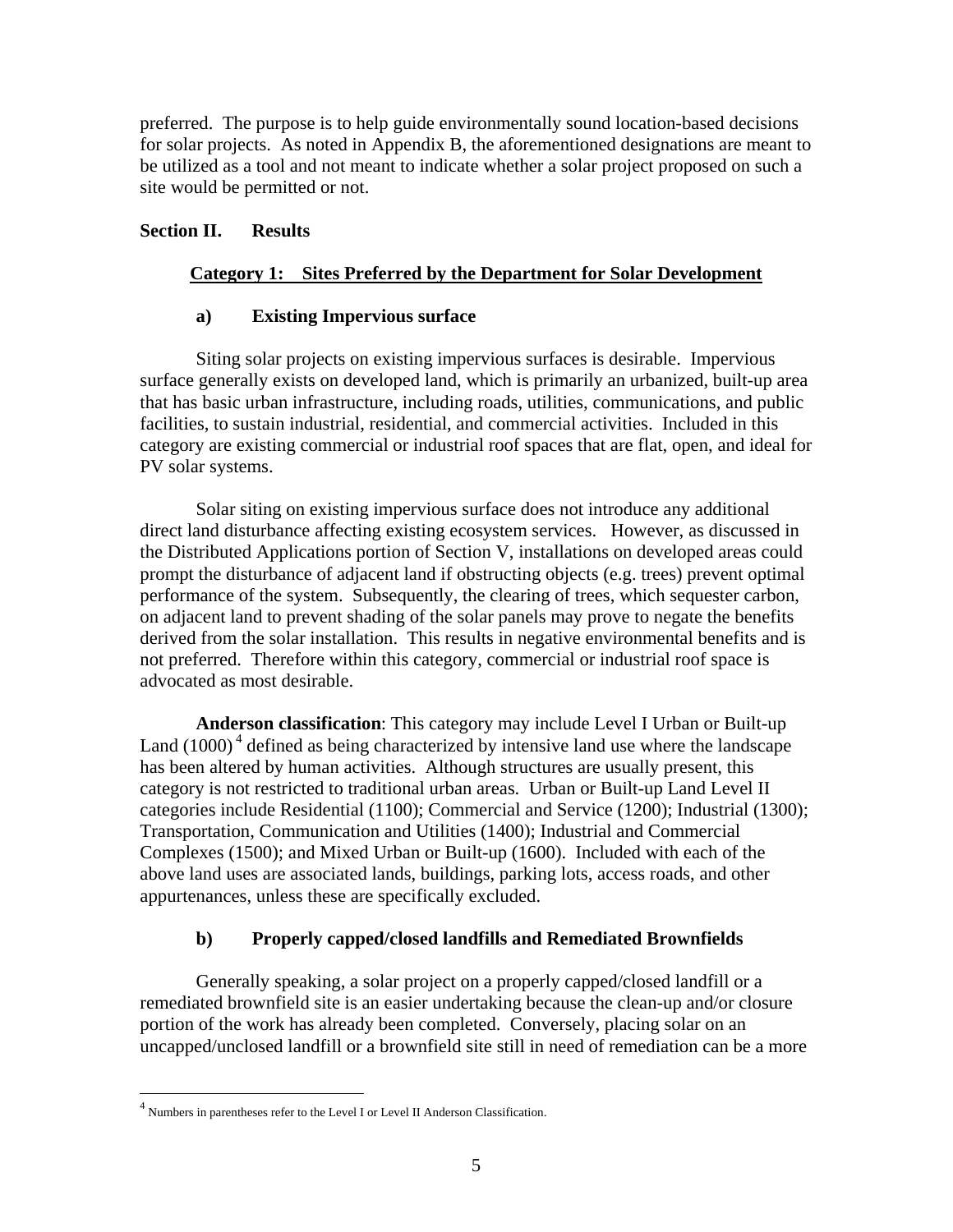complicated undertaking because proper clean-up and/or closure work must be completed prior to, or concurrently with, the solar installation.

#### Properly capped/closed landfills

Landfills that have completed NJDEP's Closure Requirements are the only one's considered "properly closed" and, accordingly, can proceed more easily with a solar installation. Those landfills that have gone through proper closure are generally more advantageous for solar projects than landfills that have not been closed, from purely a cost perspective.

In certain circumstances, properly closed landfills, depending on their site characteristics, might provide habitat for critical grassland species. In these cases, if loss of an ecosystem service (i.e., wildlife and/or threatened and endangered species habitat) is projected to occur at the site as a result of solar development, then the land should not be considered to be Category 1 and instead requires a site-specific assessment to determine whether it should be considered a Category 1 or Category 2 site. If the benefit of clean energy derived from the solar project would not be enough to offset the considerable negative environmental impacts and yield no or negative net environmental benefit, then the site should be re-classified as Category 2.

For more detailed and specific information regarding solar installations on closed landfills and the DEP permitting required please see "Guidance for Installation of Solar Renewable Energy Systems on Landfills in New Jersey" (Updated January 8, 2013) published by the Solid Waste Program, NJDEP.

#### Remediated Brownfields

 $\overline{a}$ 

A solar project on a remediated brownfield,<sup>5</sup> (where a No Further Action (NFA)<sup>6</sup> Letter or Response Action Outcome  $(RAO)^7$  has been issued) that does not have a viable higher end use, can enable the beneficial reuse of an otherwise underutilized site. If solar can spur the redevelopment of virtually unusable remediated sites, the environmental benefits of solar would be increased beyond just the emission-free electricity. Further, there exists an environmental education component: projects can be used to educate the

<sup>&</sup>lt;sup>5</sup> A brownfield site means any former or current commercial or industrial site that is currently vacant or underutilized and on which

there has been, or there is suspected to have been, a discharge of a contaminant as per NJ state law N.J.S.A. 58:10B-23.d<br><sup>6</sup> As per N.J.A.C. 7:26E-1.1. (Definitions) "No further action letter" means a written determinatio upon an evaluation of the historical use of the site, or of an area of concern or areas of concern at that site, as applicable, and any other investigation or action the Department deems necessary, there are no contaminants present at the site, at the area of concern or areas of concern, or at any other site to which a discharge originating at the site has migrated, or that any contaminants present at the site or that have migrated from the site have been remediated in accordance with applicable remediation statutes, rules and guidance and all

As per N.J.A.C. 7:26E-1.1. (Definitions) "Response action outcome" or "RAO" means a written determination by a licensed site remediation professional that the site was remediated in accordance with all applicable statutes, rules and

guidance, and based upon an evaluation of the historical use of the site, or of any area of concern at that site, as applicable, and any other investigation or action the Department deems necessary, there are no contaminants present at the site, at the area of concern or areas of concern, or at any other site to which a discharge originating at the site has migrated, or that any contaminants present at the site or that have migrated from the site have been remediated in accordance with applicable remediation statutes, rules and guidance and all applicable permits and authorizations have been obtained.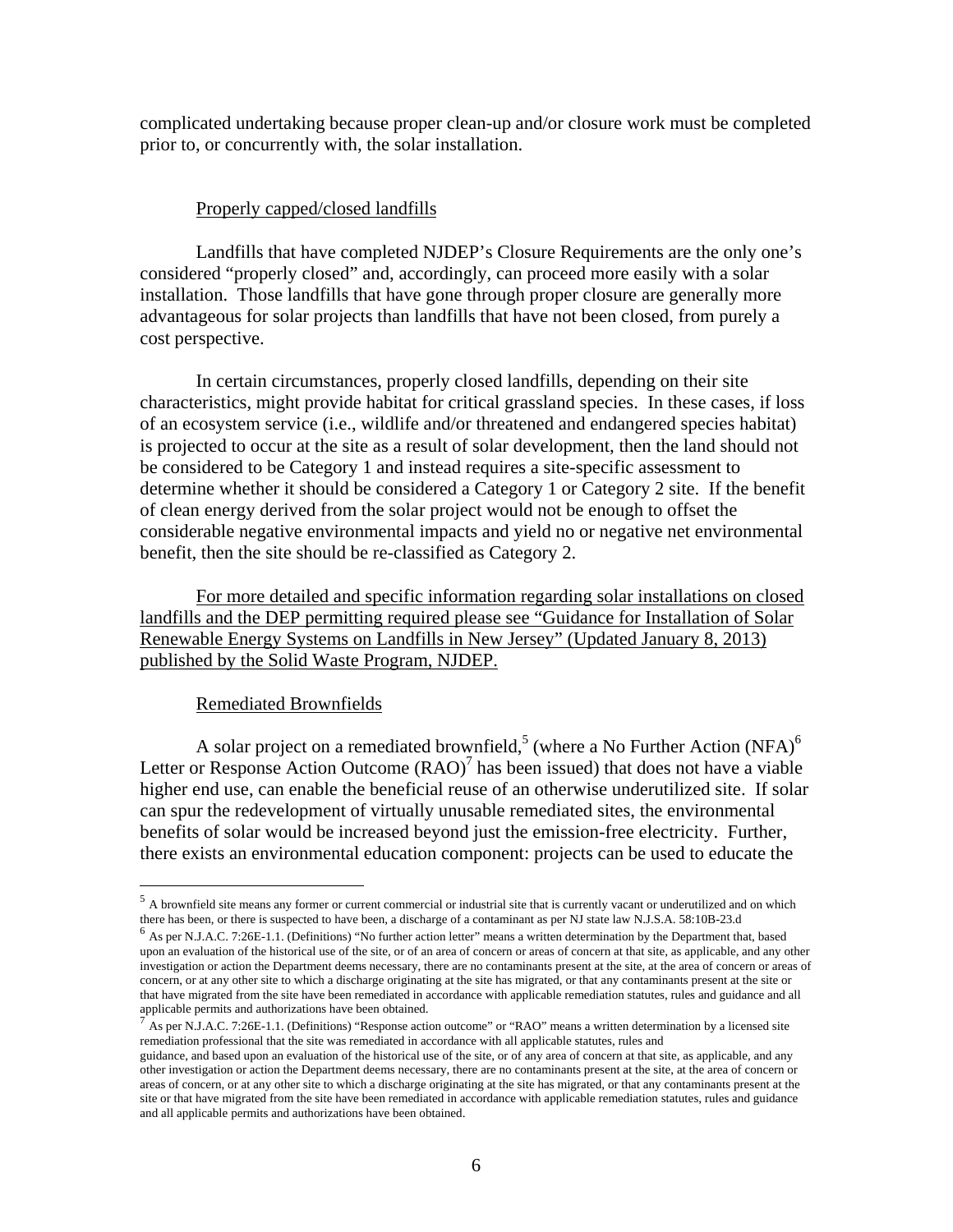public and other interested parties on the benefits of solar power, which could spur additional interest and future projects. It is assumed that compliance with all other applicable local, state and federal laws, regulations and requirements to ensure protection of human health and the environment from these sites will be achieved.

NJ defines a brownfield as any former or current commercial or industrial site that is currently vacant or underutilized and on which there has been, or there is suspected to have been, a discharge of contamination. Given this broad definition, brownfields range from closed gas stations that litter the highways to large industrial/manufacturing facilities. There are a number of resources to assist in locating brownfields in NJ, including the NJDEP Known Contaminated Site List (http://www.nj.gov/dep/srp/kcsnj) and the Brownfield Development Areas program within the Office of Brownfield Reuse (http://www.nj.gov/dep/srp/brownfields).

**Anderson classification**: This category may include altered lands  $(7400)^8$  defined as areas outside of an urban setting that have been changed due to human activities other than for mining.

### **c) Landfills requiring proper closure and Brownfields requiring remediation**

A solar project on a landfill requiring proper closure and/or a brownfield requiring remediation can stimulate the proper cleanup of such sites by providing a source of revenue to fund the cleanup activities. If solar can spur the required clean-up of previously non-remediated sites, again the environmental benefits of solar would be increased beyond just the emission-free electricity and the redevelopment of the site. It is this category that creates the greatest environmental benefit from solar development. Further, the environmental education component described in the previous section also applies. Again it is assumed that compliance with all other applicable local, state and federal laws, regulations and requirements to ensure protection of human health and the environment from these sites will be achieved.

**Some landfills that are not operating (commonly referred to as "closed landfills") have not completed the formal "Closure Requirements" pursuant to the Solid Waste Management Act,** N.J.S.A. 13:1E. Landfills that have not been properly closed will have to implement all the NJDEP Closure Requirements (e.g. capping, landfill gas collection, leachate control) before, or under certain circumstances concurrent with, any solar installation.

NJDEP's Solid and Hazardous Waste Program has a searchable database (http://www.nj.gov/dep/dshw) for landfills that provides some general information that is helpful when initially evaluating the potential of a landfill for solar, such as operating status (active vs. not operating), location (block/lot) and ownership (private vs. local/county government). With nearly 850 landfills identified in New Jersey, this is a very promising area for solar projects. To support the effort of siting utility-scale solar

<sup>8</sup> Numbers in parenthesis indicate the Anderson code for the land-use category or sub-category being described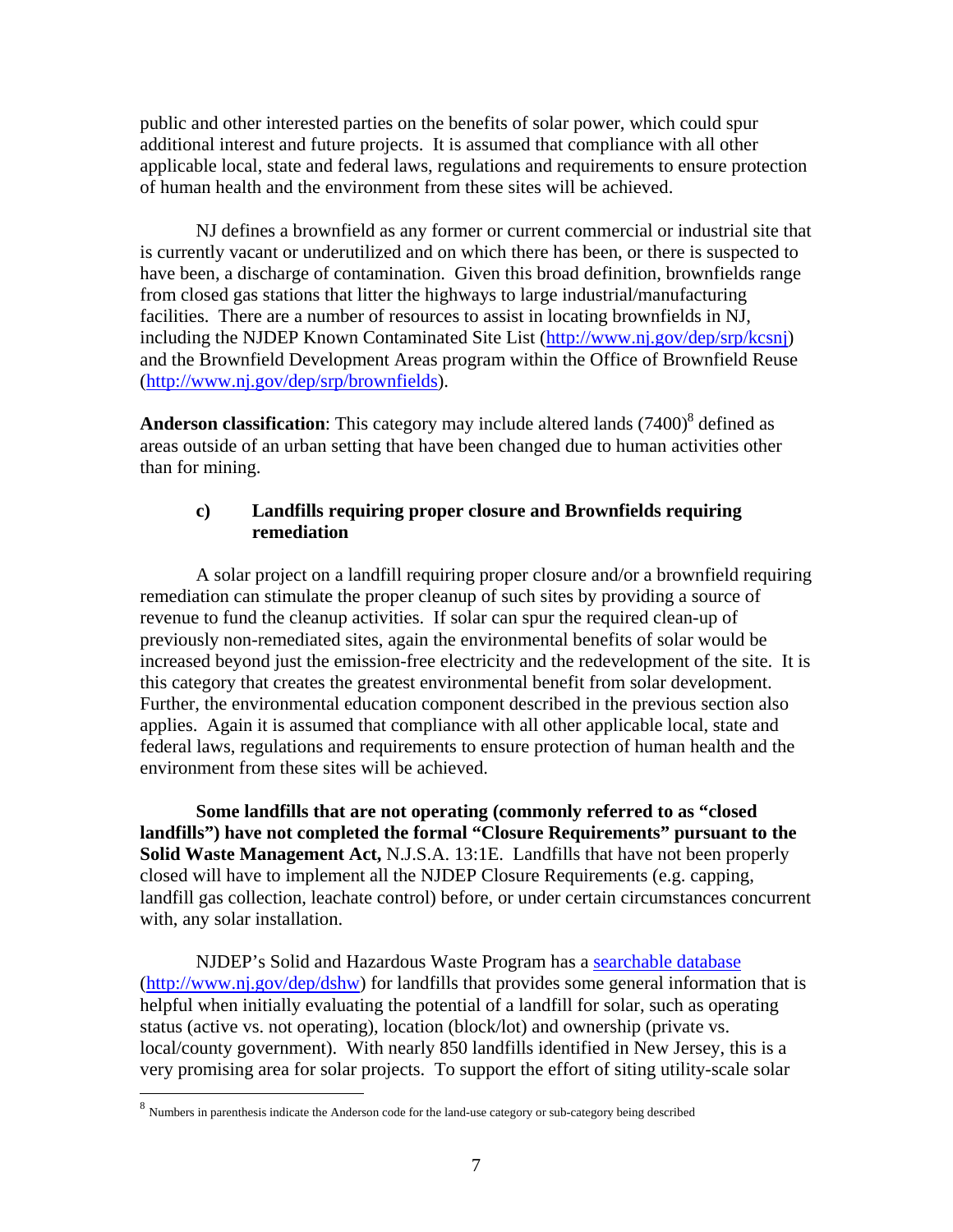projects on landfills, NJDEP is currently evaluating existing information on landfills of significant size, specifically those landfills that are situated on parcels larger than 35 acres. When the information gathering is complete, NJDEP plans to identify at a minimum, ten landfills that would be suitable for this use.

To further aid in the identification of landfills suitable for solar development, NJDEP is expanding the existing GIS data layers available on its NJ GeoWeb mapping application (http://www.nj.gov/dep/gis/newmapping.htm). This information will include site specific information up-front so that a thorough evaluation can be made by a developer as to the feasibility of a solar project and minimize delays in the NJDEP permitting/approval process.

#### **d) Barren and related lands**

Barren and disturbed uplands including abandoned rock/stone quarries, sand and gravel lots or borrow pits, etc., can be desirable sites for solar under certain circumstances. The Anderson LULC classification system defines barren land (7000) as characterized by thin soil, sand or rocks and a lack of vegetative cover in a non-urban setting. Vegetation, if present, is widely spaced.

Although this category does not directly involve land clearing, potential land disturbance impacting the local ecosystem should be considered since at first blush, one might think that "barren" land implies land that is not appropriate as habitat; yet this is not necessarily the case. If loss of an ecosystem service (i.e. wildlife and/or threatened and endangered species habitat) is projected to occur at the site, then the land is not preferred and re-classified as Category 2 in this analysis. As an example, outcrops and ridgelines in Northern New Jersey may have positive environmental attributes, such as critical habitat for rattlesnakes and copperheads for denning, gestation/birthing and basking and such sites would be re-classified accordingly as Category 2 status.

**Anderson classification**: This category may include Level II areas classified as exposed rock (7220), quarries (7310), borrow pits (7320), severe burned upland vegetation (4500), and undifferentiated barren land (7600). The latter category encompasses cleared lands that have no apparent site preparation or any indication of past activities. Such areas vary in size and shape but generally possess little vegetation.

### **Category 2: Sites Not Preferred by the Department for Solar Development**

### **a) Agriculture**

The siting of solar projects on agricultural land is not preferred**,** especially when the project design exceeds the limits/thresholds (area, energy capacity, and environmental) defined in the legislation amending the Right to Farm Act (P.L. 2009, c.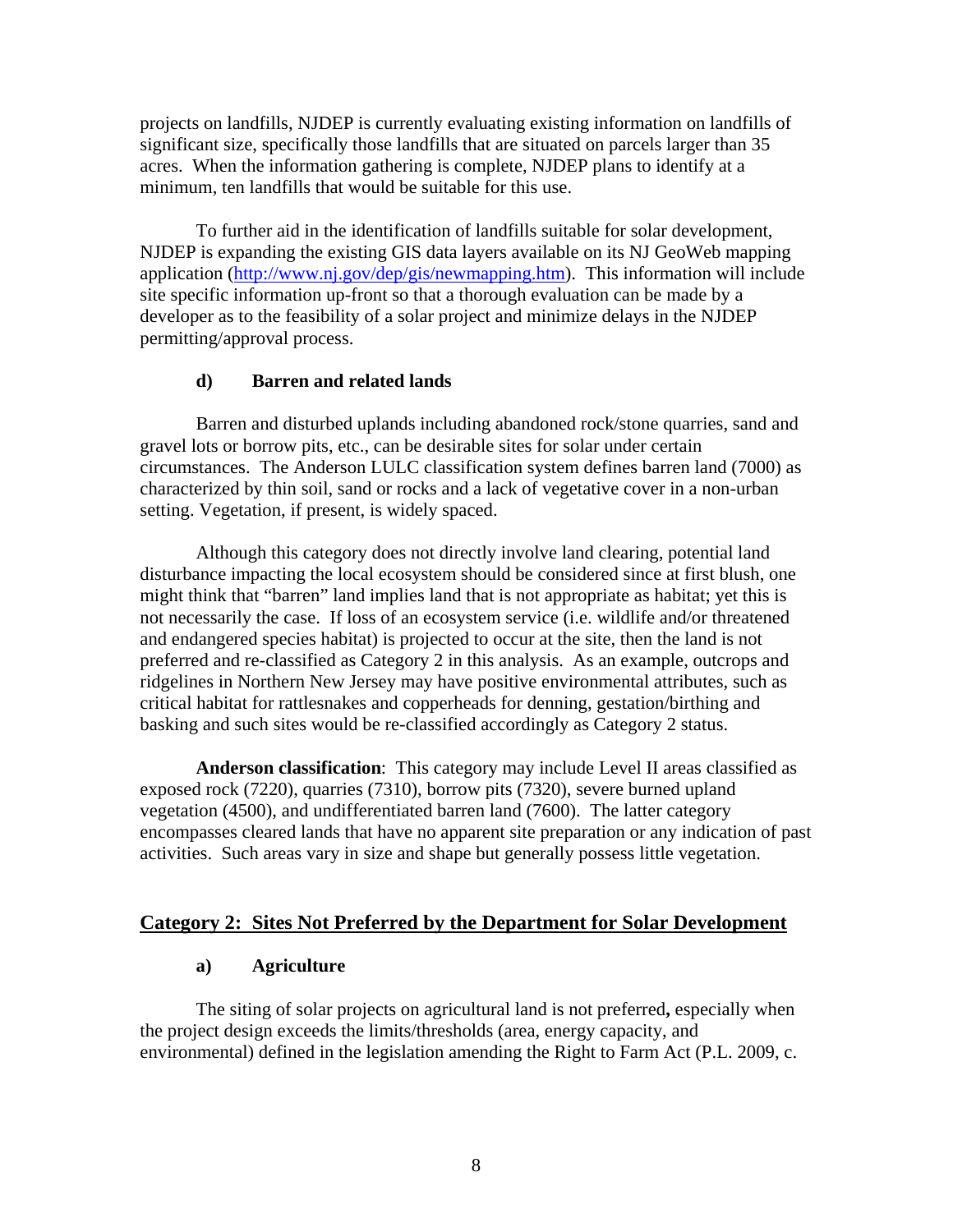$213<sup>9</sup>$ ). Agricultural land provides important and economically valuable ecosystem services including stormwater retention, preservation of soil and water resources, wildlife habitat, and carbon sequestration (both in the crop, grass or tree biomass and soils). These ecosystem services are critical to maintaining the productivity of agricultural land while retaining their intrinsic agricultural value. Agricultural soils are irreplaceable resources and agricultural wetlands possess significant carbon sequestration potential.

A solar project could potentially damage agricultural land, impede or reduce the productive agricultural capacity of the land for future use, and displace wildlife habitat. The benefit of clean energy derived from the solar project would not be sufficient to offset the considerable negative environmental impacts and may yield zero or negative net environmental benefit.

**Anderson classification**: Agricultural land includes all lands used primarily for the production of food and fiber and some of the structures associated with this production. This category at Level 1 is classified as 2000 in the Anderson LULC. It includes the following Level II sub-categories:

• Cropland and pasture land (2100) - agricultural lands managed for the production of both row and field crops and for the grazing of cattle, sheep and horses, as well as croplands left to fallow or planted with soil improvement grasses and legumes. Cropland and pastureland can easily be distinguished from other land uses with large-scale imagery. Also included in this sub-category are Agricultural Wetlands (2140) which are lands under cultivation that are modified former wetland areas, and which still exhibit evidence of soil saturation. In addition, these agricultural wetlands also exist in areas shown on soil surveys of the Natural Resources Conservation Service to have hydric soils. All cranberry farmlands have been classified under this sub-category, regardless of the presence of water. Agricultural wetlands, not under active cultivation that have become shrubby and not built-up (2150) also fall under this sub-category. These areas have not undergone any other alterations, such as filling, grading or development, and may again be returned to the 2140 category if the farmland is again placed under cultivation. Active and ongoing farming in "agricultural wetlands" is exempt from Freshwater Wetlands Protection Act. That exemption allows farmers to continue farming in fields that retain wetlands characteristics although they can be farmed. Many corn and soybean fields meet the definition of wetlands. Generally those wetland fields are only wet during the winter and early spring. Once they dry as the temperatures warm the farmers can work the fields and plant. However, constructing a solar project in a farmed wetland is not exempt and a permit would be required. In many cases the project would not meet the alternatives test for the issuance of a permit, therefore, no permit could be issued

 $9$  For assessed farmland (i.e., lands enjoying tax benefits) the limits or thresholds are: solar projects should not exceed 10 acres, 2 megawatts, and 1:5 ratio between solar and agricultural operations. For preserved farmland, the limits are: solar project's annual generation capacity should not exceed 110% of previous year's energy demand or occupy no more than 1% of the area of the entire farm.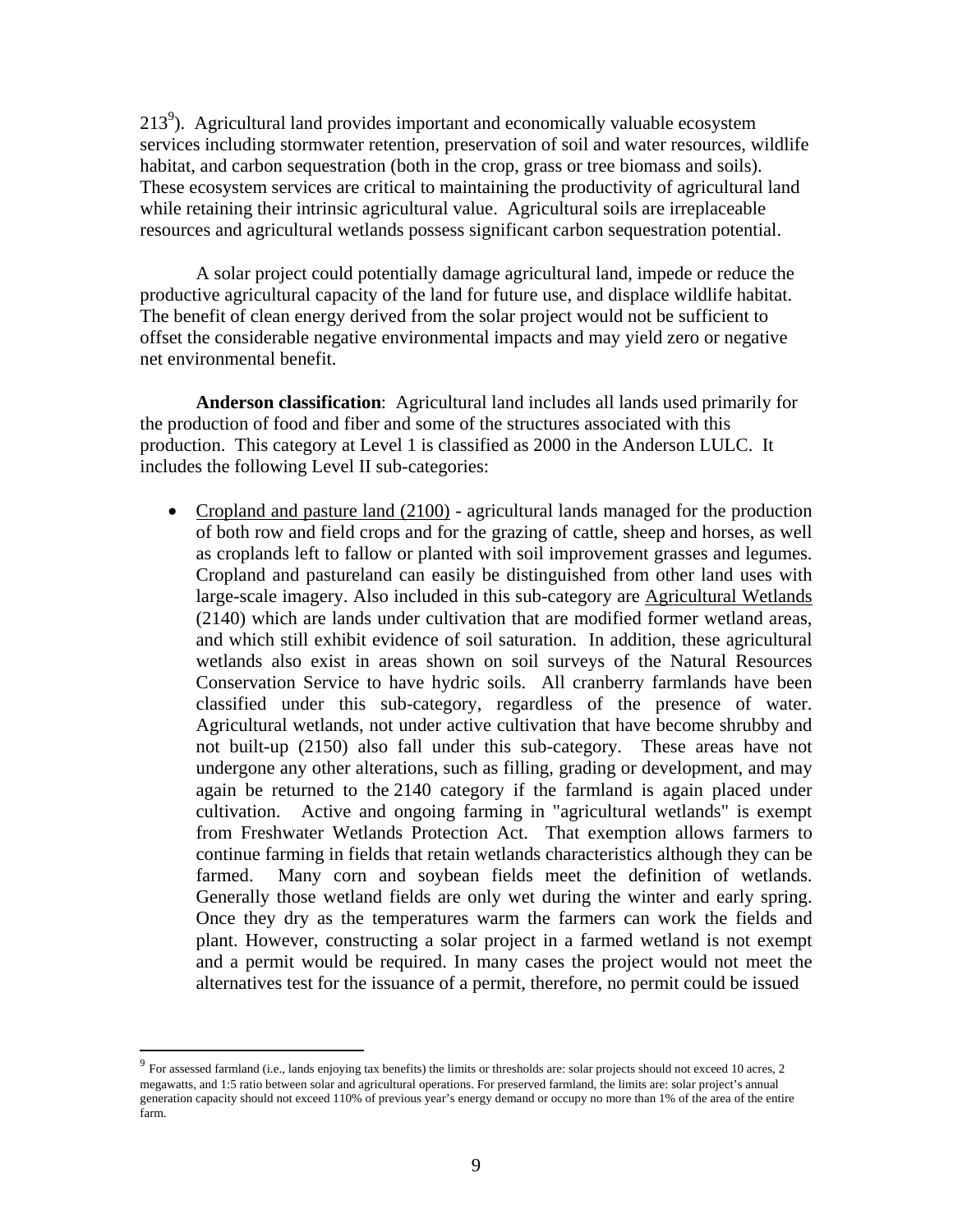• Orchards, vineyards, nurseries, and horticultural areas (2200) - agricultural areas, which are intensively managed for production of fruits, trees, ornamental plants, and vegetable seedlings. Also included in this category are orchards, nurseries, cranberry farms and blueberry farms vineyards, and sod and seed farms. Areas delineated include actively cultivated lands as well as land associated with the operations.

### **b) Natural and/or Protected Lands**

Solar projects on natural and/or protected lands such as forest, wetland, flood hazard areas, wildlife habitat, open space, historic lands, etc. are also not preferred. These areas include abandoned marginal farmlands that have reverted or are reverting back to forestlands or wetlands. Significant ecosystem services are associated with these areas and their ecological profiles have to be considered in proposals to locate or site solar facilities within such areas. The project developed should make every effort to minimize the project's ecological footprint and avoid/mitigate potential environmental impacts. Certain key items to evaluate are as follows:

- If forest is dominant feature or use site biomass (for carbon storage and sequestration), productivity, and species diversity (i.e., forest ecosystem health) including identification of rare, threatened and endangered species; and
- If wetland is primary feature assessment of proper buffers, including biological, to riparian and wetland areas.

In the event that there are solar installations on these types of sites, at the end of the project's useful life, proper decommissioning of the facility would be necessary and should include restoration of the project site to the original ecological profile to the extent possible.

**Anderson classification**: Examples of unobstructed/underdeveloped lands would include forestlands (4000) and wetlands (6000). The forestland Level I category contains any lands covered by woody vegetation other than wetlands. These areas are capable of producing timber and other wood products, and of supporting many kinds of outdoor recreation. Forestland is an important environmental category, because it affects air quality, water quality, wildlife habitat, climate, and many other aspects of the ecology of an area. The Level II categories under Forestland are Deciduous; Coniferous; Mixed Deciduous-Coniferous; and Brushland.

Wetlands are those areas that are inundated or saturated by surface or ground waters at a frequency and duration sufficient to support vegetation adapted for life in saturated soil conditions. Included in this category are naturally vegetated swamps, marshes, bogs and savannas which are normally associated with topographically low elevations but may be located at any elevation where water perches over an aquiclude. The wetlands of New Jersey are located around numerous interior stream systems, and along our coastal rivers and bays. New Jersey, by its numerous different physiographic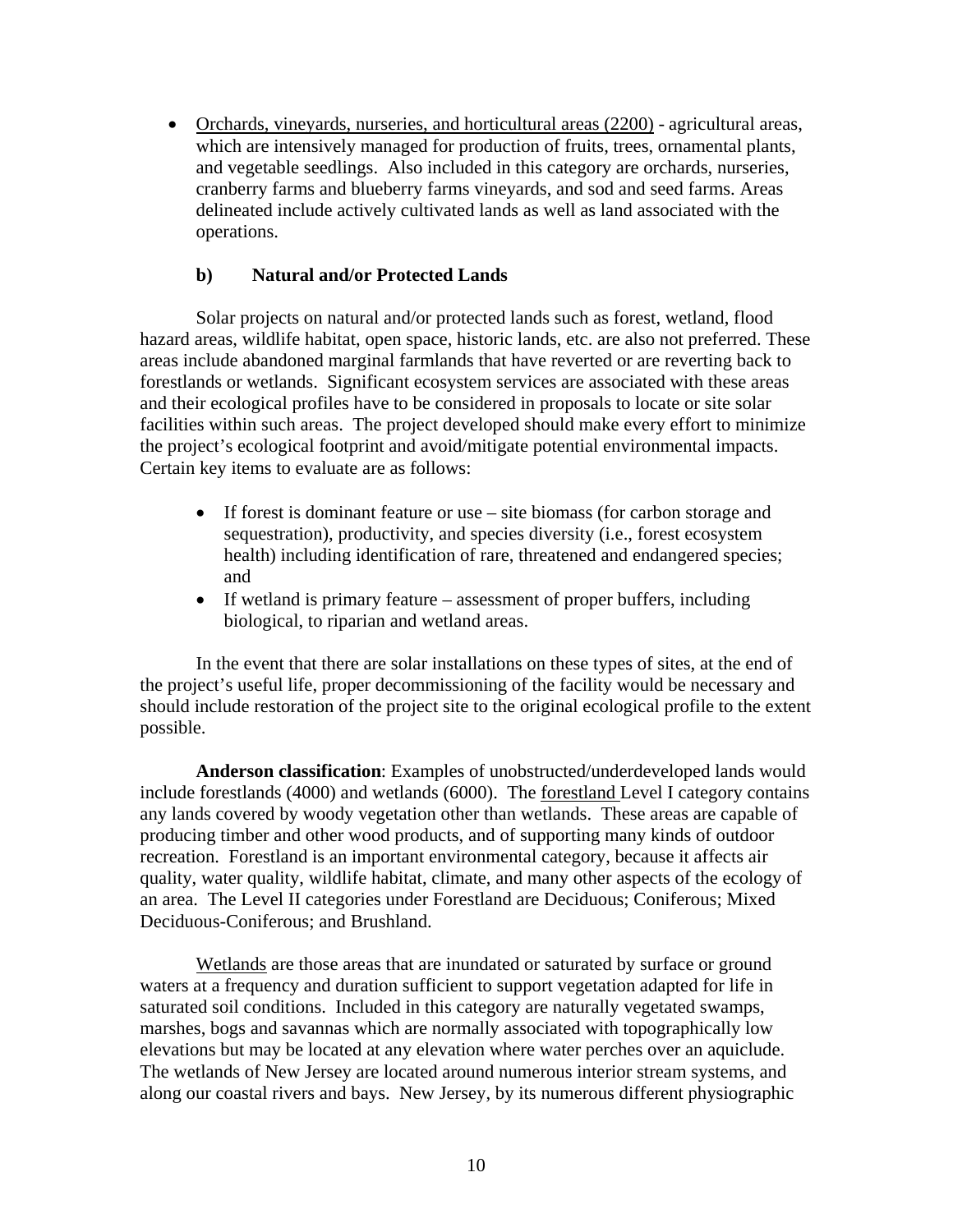regions, supports various wetland habitats dependent upon physiographic and geological variables. The Level II classification separates wetlands into two categories based on the location relative to tidal water systems: coastal wetlands (6100) and inland wetlands (6200).

### **Section III. Background – The State of Solar in New Jersey**

Over the past few years, New Jersey has seen a large increase in solar energy projects at small residential  $\langle$ <10 kW), commercial  $\langle$ <1 MW), and utility-scale (>1 MW) levels. In 2008, 835 projects were completed representing 22.7 megawatts (MW) of added solar capacity; while in 2010, 3,139 PV projects were completed representing 132.3 MW of added capacity.10 From 2008 to 2011, solar capacity has more than doubled each subsequent year and by October 31, 2012 total installed capacity had reached 918 MW. Figure 1 summarizes the yearly capacity added and cumulative installed capacity for the years 2001 to 2012.



**Figure 1. NJ Solar installed capacity** 

The recent increase of solar energy in New Jersey is driven by: a strong Renewable Portfolio Standard (RPS) with a solar electric set aside; interconnection and net metering standards set by the Board of Public Utilities that have made it easier for systems to connect to the distribution system; federal grants and tax credits; and a Solar Renewable Energy Certificate (SREC) financing model that provides energy credits<sup>11</sup>. New Jersey's net-metering standards specifically have helped customers maximize their renewable energy investments. Net-metering enables customers to obtain full retail credits on their utility bill for each kWh of electricity their system produces, in excess of the amount of electricity used over the course of a year.<sup>12</sup>

<sup>&</sup>lt;sup>10</sup>New Jersey Clean Energy Program, Solar installation projects; available at http://www.njcleanenergy.com/renewableenergy/project-activity-reports/installation-summary-by-technology/solar-installation-projects <sup>11</sup>New Jersey Clean Energy Program, SREC registration program; available at http://www.njcleanenergy.com/renewable-

energy/programs/solar-renewable-energy-certificates-srec/new-jersey-solar-renewable-energy<br><sup>12</sup> Net Metering and Interconnection of Class I Renewable Energy Facilities in New Jersey; available at

http://www.njcleanenergy.com/renewable-energy/programs/net-metering-and-interconnection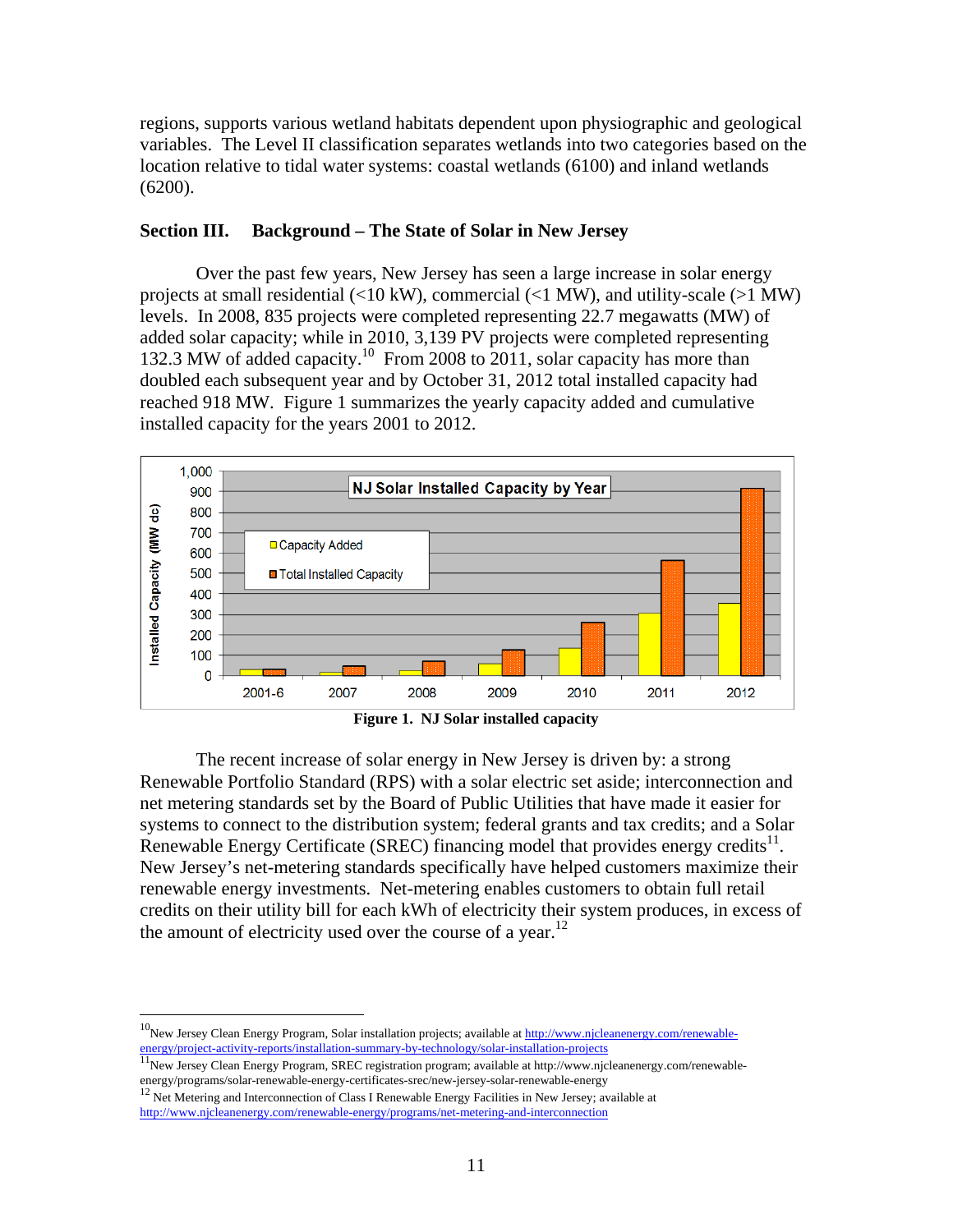A Solar Renewable Energy Certificate (SREC) represents the clean energy benefits of electricity generated from a solar electric system with one SREC issued for each 1,000 kilowatt-hour (kWh) generated. SRECs are then sold or traded, separately from the sale of power, providing solar system owners with a source of revenue to help offset the cost of installation. Electricity suppliers in New Jersey must meet solar RPS requirements through purchase of SREC's or pay a Solar Alternative Compliance Payment (SACP). By 2028, the solar RPS requires<sup>13</sup> suppliers/ providers serving retail customers to procure at least 4.1% of the electricity it sells from solar electric power generators in the State, which is estimated to be 4,038 gigawatt-hour (GWh) of solar power<sup>14</sup>. The total installed solar capacity needed to fulfill the solar RPS target would be approximately  $3,423$  MW.<sup>15</sup>

To reach this goal in 2028, New Jersey would have to install approximately 167 MW of solar capacity each year. Assuming the current trends in solar installations persist and the solar RPS goal of 4.1% is met, a significant amount of New Jersey land could be covered in photovoltaic (PV) panels. To put this in perspective, to meet the RPS goal an estimated 17.6 square miles (11,264 acres) might be covered in PV panels without appropriate siting criteria.16 If there are technological breakthroughs in materials and/or manufacturing that decrease costs, and/or Congress decreases fossil fuel subsidies<sup>17</sup>, the land area covered by solar panels could increase from this estimate due to increased competitiveness with fossil fuels. It is prudent, therefore, to consider the potential impact on land-based resources devoted to solar energy within the state.

#### **Section IV. Background – Solar Technology**

 $\overline{a}$ 

Solar energy is a term used to describe a variety of different technologies that have the capability of converting solar radiation to useful power. These technologies are primarily grouped into two categories: solar thermal and photovoltaic.

<sup>&</sup>lt;sup>13</sup>**Revisions to the Solar Energy Advancement and Fair Competition Act** was passed by the legislature (S1925) and signed into law (P.L. 2012, c.2424) on July 23, 2012; final draft available at http://www.njleg.state.nj.us <sup>14</sup> This estimation is made using PJM's 2013 load forecast for New Jersey EDC territories for calendar year 2028, aggregating load (98,490 GWh), and applying 4.1%.<br><sup>15</sup>This performance calculation is made using National Renewable Energy Laboratory's (NREL) PV Watts version 2 and assumes the

PV system is a fixed-tilt array type facing south located in Trenton, NJ with the default 0.77 DC to AC Derate Factor. See http://www.nrel.gov/rredc/pvwatts/version2.html for more information.<br>
<sup>16</sup> This calculation assumes average solar radiation is 4.5 kWh/m^2/day for a flat plate tiled south located in New Jersey, see

http://rredc.nrel.gov/solar/old\_data/nsrdb/redbook/atlas/ , 14% PV module efficiency, and a DC to AC Derate factor of 0.77, see http://www.nrel.gov/rredc/pvwatts/version2.html. Combining these terms yield a PV energy density, which is defined as the annual energy produced per unit of land area, of 177.1 kWh/m^2. This PV energy density value would represent the maximum yield for the stated assumptions. PV deployed on flat rooftops and ground-based PV arrays are typically tilted toward the south to maximize the amount of collected solar radiation. The larger angle tilt results in a greater array spacing to avoid self-shading. Additional spacing will reduce the energy density by as much as 60%. For this calculation, a reduction of 50% in energy density due to self shading is assumed to yield 88.6 kWh/m<sup> $\gamma$ </sup>2.<br><sup>17</sup> F<sub>1</sub>

<sup>17</sup> Examples of U.S. subsidies include: tax breaks such as the Foreign Tax Credit, lost government revenue through under-collection of offshore lease royalties, and direct spending in the form of expenditures on research and development. Elimination of some of these subsidies would require legislation. In addition, subsidies from other countries include price supports that artificially reduce the price of fossil fuels for end users. The International Energy Agency (IEA) reports that global fossil fuel consumption subsidies amounted to \$557 billion in 2008. In June 2010, G-20 nations pledged to phase out fossil fuel subsidies. Legislation would be required to implement the U.S. commitment the G-20 agreement. There are numerous sources of information relating to fossil fuel subsidies. Here are a few http://www.bloomberg.com/news/2010-07-29/fossil-fuel-subsidies-are-12-times-support-for-renewables-studyshows.html, http://www.worldenergyoutlook.org/docs/second\_joint\_report.pdf,

http://www.thebrokeronline.eu/en/Magazine/articles/Phase-out-fossil-fuel-subsidies, http://www.grist.org/article/2010-08-03-fossilfuels-keep-getting-the-breaks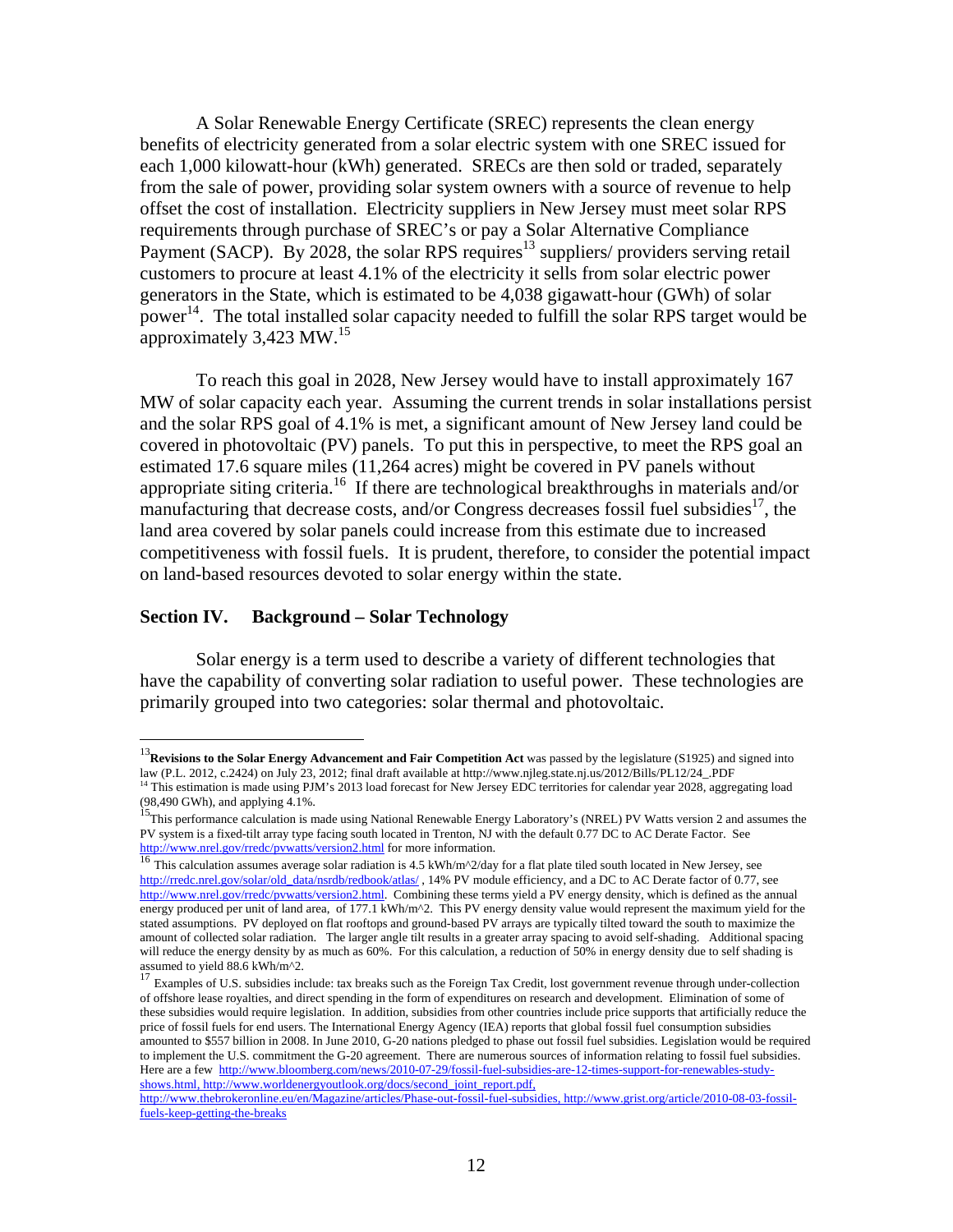**Solar thermal technology** is comprised of three different methods to convert solar energy for use. The first method collects the energy of the sun to heat water or air for direct use in solar home heating. The second method is used by large power utilities to indirectly create electricity through concentrated solar heat energy. The third method, known as passive solar, leverages energy efficiency and the design of a building to regulate the amount of solar energy it receives in order to regulate its temperature.<sup>18</sup> Of the available methods, only the first one impacts land use. The second method requires abundant solar resources and is limited to the southwestern United States. Therefore, for the purposes of this paper only the first method will be considered in the context of a New Jersey solar siting analysis.

**Solar photovoltaic technology** (PV) converts sunlight directly into electricity. PV gets its name from the process of converting light (photons) to electricity (voltage), which is called the PV effect. The PV effect was discovered when scientists realized that silicon (an element found in sand) created an electric charge when exposed to sunlight and solar cells were initially used to power space satellites and smaller items like calculators and watches.

Solar cells are categorized into three types of generation. The first generation involves traditional solar cells, are made from silicon, are usually flat-plate, and generally are the most efficient. The second generation involves thin-film solar cells and are made from amorphous silicon or non-silicon materials such as cadmium telluride. Thin film solar cells use layers of semiconductor materials only a few micrometers thick, unlike traditional cells that are a few hundred micrometers thick. The third generation are made from a variety of new materials besides silicon, including solar inks using conventional printing press technologies and solar dyes based on new design concepts.

Solar panels used to power homes and businesses are made from solar cells that are combined into modules. A typical 150 watt panel is about 1 square meter and has 15% conversion efficiency. The panels are mounted at a fixed angle facing south, or they can be mounted on a tracking device that follows the sun, allowing them to capture more sunlight. Many solar panels combined together to create one system is called a solar array. For large electric utility or industrial applications, hundreds of solar arrays are interconnected to form a large utility-scale PV system.

The electricity generated from PV panels is in direct current (DC), while the electricity delivered to homes and appliances from the electric grid use alternating current (AC). Utility scale and net metered<sup>19</sup> PV systems that are typically connected to the electric grid must have their generated electricity converted to AC before it is delivered to the nearest AC electric interface. A DC to AC inverter is used to perform this conversion. PV systems that are grid tied can be used to promote distributed electric generation.

1

<sup>&</sup>lt;sup>18</sup> Solar energy basics, National Renewable Energy Laboratory (NREL). http://www.nrel.gov/learning/re\_solar.html

<sup>&</sup>lt;sup>19</sup> Net metering is an electricity policy for consumers who own their renewable energy facility, generally small, and allows the electricity meter to spin "backwards" when power generation is greater than power consumption. The meter's ability to measure both directional power flows allows consumers to take advantage of the electricity generated on site.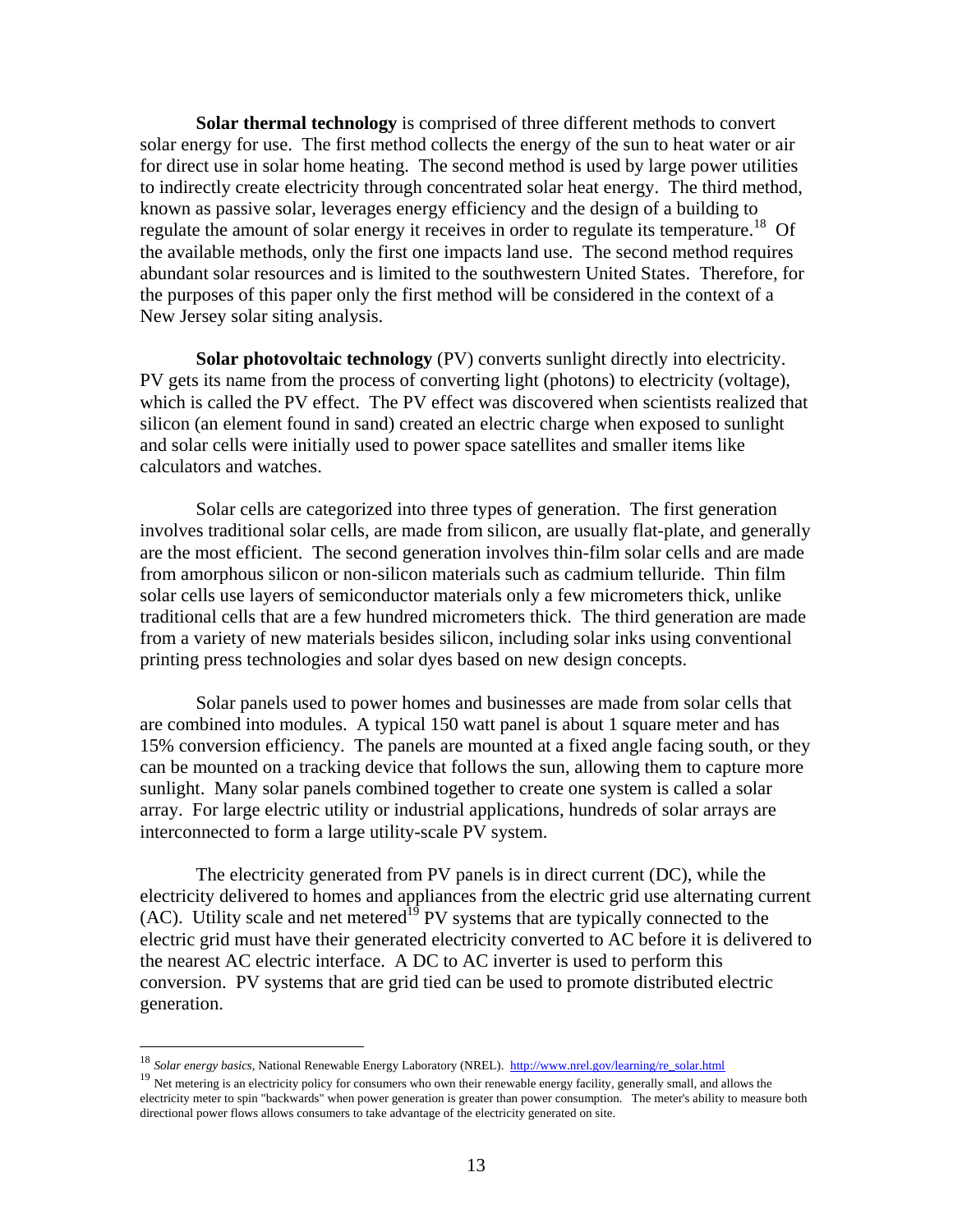In the United States, the majority of PV panels installed are silicon-based technology (first generation) and it is expected to be the dominant technology in the coming years.<sup>20</sup> Accordingly, this document assumes the typical solar panel will have the associated characteristics of silicon. The Department acknowledges that the PV market is growing and evolving rapidly with continuing technological breakthrough in both materials and manufacturing. It is important, therefore, to continuously monitor the PV market in the context of technological changes that result in increased electricity market penetration and to make appropriate revisions to solar policy.

#### **Section V. Environmental Impacts of Solar Siting**

The applications of PV offer a spectrum of developing opportunities from individual home owners utilizing their rooftops as a supplemental source of electric generation to utility-scale ground mounted solar arrays. This wide range of projects offers different degrees of land use environmental impacts. In this section, the common environmental impacts from the different applications are discussed. This discussion is not meant to be exhaustive but rather to identify the basis upon which the analysis has been developed.

#### **Distributed Generation Applications**

1

In distributed generation applications relatively small solar systems are mounted on residential and commercial rooftops.21 A typical residential system is around 5kW of panels, and produces 5,900 kWh of electrical energy per year. A typical commercial application is comprised of 25 kW of panels, and produces 29,500 kWh of electrical energy per year. As such, they generally do not directly involve any significant land disturbance besides those incurred to the existing surface or structure used to accommodate the panels. However, there is the possibility that adjacent land near the installed system could be disturbed to accommodate or maximize the energy produced by such systems. For every location, there exists an optimized orientation in terms of array tilt and azimuth angle that maximizes a system's electrical output. Obstruction to this orientation caused by nearby buildings, trees, objects, or other structures will result in a non-optimized system. This might prompt owners or developers to remove or clear the obstruction. The most common obstructing objects for residential roof installations are trees. Tree removal for the purposes of solar installation may result in degradation to the local ecosystem and reduce the overall net benefits achieved by the project. In addition, there may be some localized conflicts with other environmental initiatives (e.g., residential solar versus urban forestry/tree shading –already taking place in some NJ municipalities).

<sup>&</sup>lt;sup>20</sup> 2008 Solar Technologies Market Report, US Department of Energy.  $\frac{http://www1.eere.energy.gov/solar/pdfs/46025.pdf}{http://www1.eere.energy.gov/solar/pdfs/46025.pdf}$ <br><sup>21</sup> This category also includes the use of Building Integrated Photovoltaics (BIPV), which integrate PV design and construction. BIPV replaces traditional building materials such as roofs, window overhangs, and exterior wall facades.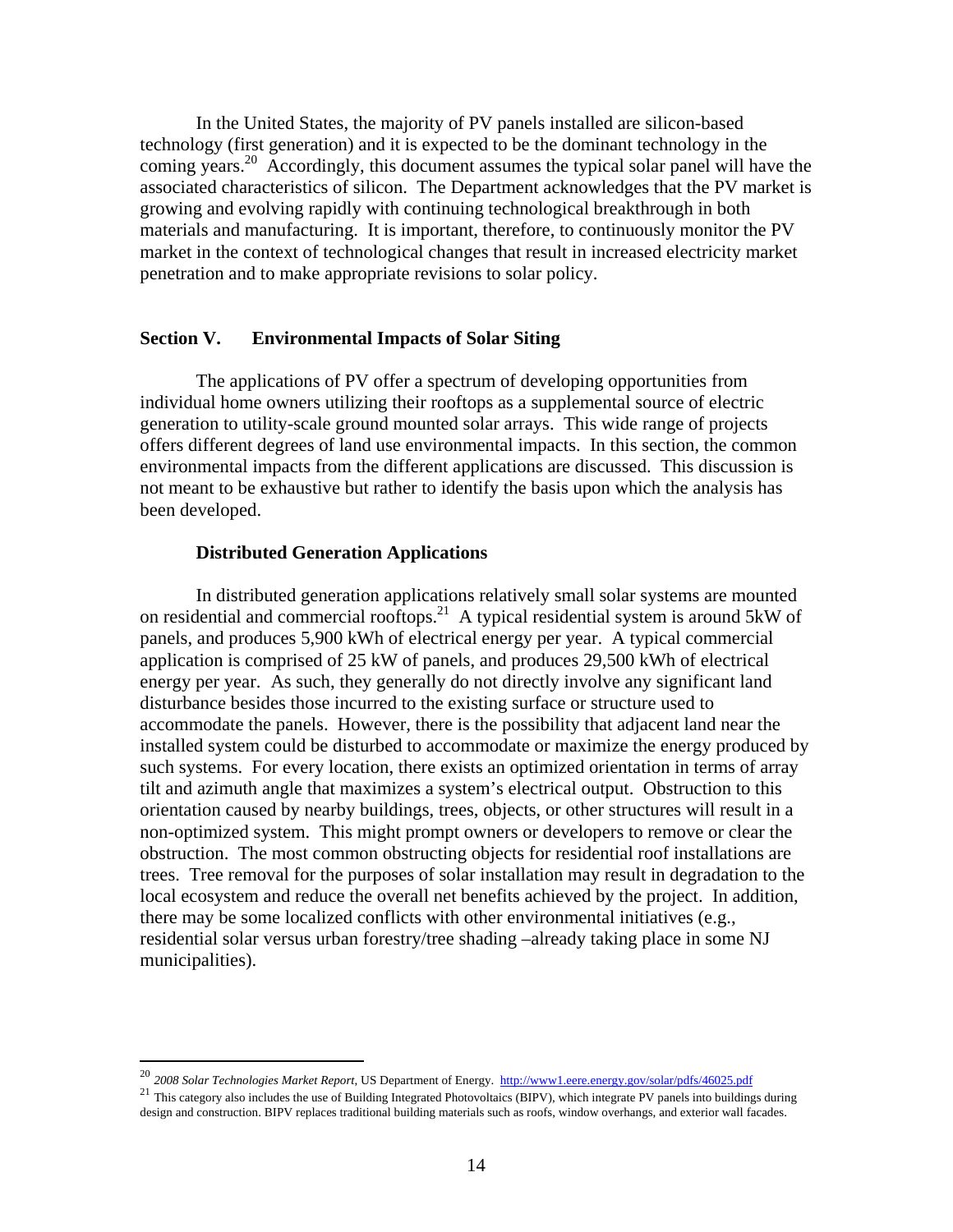#### **Utility-Scale Applications**

Utility-scale applications are typically ground-based arrays that accommodate between 10 MW and 200 MW of panels covering 33 and 660 acres respectively.<sup>22</sup> The main potential environmental impact<sup>23</sup> for utility scale applications is loss of land consumed or covered by solar arrays, panels, and support structures (e.g. inverters). Land consumed or lost to solar energy facilities may affect the local ecosystem and the benefits provided therein.

The wide range of ecosystems impacted--those relatively undisturbed (such as natural forests), landscapes with mixed patterns of human use, and ecosystems intensively managed/modified by humans (such as agricultural land and urban areas) provide a myriad of benefits or "ecosystem services" to humans. In general, these services can be classified into four categories: *provisioning services* such as food, water, timber, and fiber; *regulating services* that affect climate, floods, disease, wastes, and water quality; *cultural services* that provide recreational, aesthetic, and spiritual benefits; and *supporting services* such as soil formation, photosynthesis, and nutrient cycling.<sup>24</sup> Examples of ecosystem services impacts from solar can include: reduced vegetative cover, compaction of soil, reduced infiltration, increased runoff, decreased soil activity, decreased soil organic matter, and impaired water and air quality. Minimizing the negative environmental impacts associated with ecosystem service degradation is a priority of the Department. In the context of maximizing the benefit from solar energy projects, the single most important factor in achieving this goal is simply choosing an environmentally-desirable site.

1

<sup>&</sup>lt;sup>22</sup> The acres covered are based on a performance calculation and assume 88.6 kWh/m<sup> $\land$ </sup>2 of annual PV electric production, see footnotes 2 and 3.

 $23$  Other potential impacts could include visual, as solar energy development projects would be highly visible in rural, natural or  $23$ historic landscapes  $^{24}$  Millengian  $\Gamma$ 

<sup>24</sup> Millennium Ecosystem Assessment, Ecosystems and Human Well-Being, 2005; available at http://www.maweb.org/documents/document.356.aspx.pdf.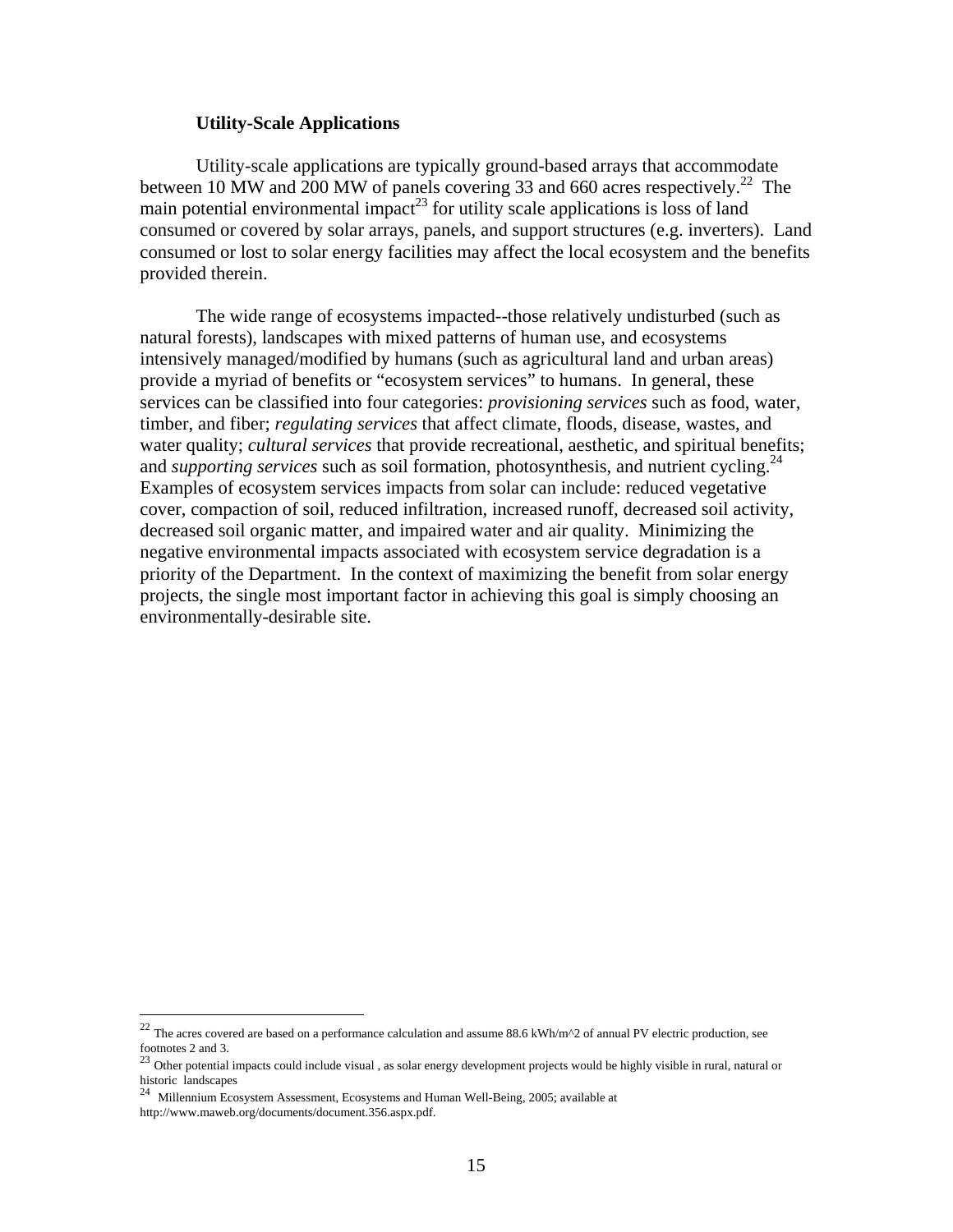### **Appendix A – Recently Enacted New Jersey Legislation Relating to Solar Energy**

- Public Law (P.L.) 2008, chapter (c)  $90 -$ This law exempts renewable energy systems from real property taxation.
- P.L. 2009, c. 33 The legislation requires residential developers to install or offer to install solar on new developments.
- P.L. 2009, c. 146 (enacted  $11/20/2009$ ) This law amends the Municipal Land Use Law, specifically by expanding the definition of Inherently Beneficial Use to include a wind, solar or photovoltaic energy facility or structure. The statute now provides, "Inherently beneficial use" means a use which is universally considered of value to the community because it fundamentally serves the public good and promotes the general welfare. Such a use includes, but is not limited to, a hospital, school, child care center, group home, or a wind, solar or photovoltaic energy facility or structure."
- P.L. 2009, c. 213 (enacted  $01/16/2010$ ) Among other things, this law amends the Right to Farm Act to specify that energy generated from solar, wind or biomass projects is a permissible activity. This law also requires that any person who owns preserved farmland may construct, install, and operate biomass, solar, or wind energy generation facilities, structures, and equipment on the farm, … "for the purpose of generating power or heat, and may make improvements to any agricultural, horticultural, residential, or other building or structure on the land for that purpose" will now qualify for the preferential tax treatment provided under the Farmland Assessment Act.
- P.L. 2009, c. 289 (enacted 01/17/2010) This law extends the solar Renewable Portfolio Standard (RPS) to 2026 and sets the annual requirements for solar capacity.
- P.L. 2009, c. 302 (enacted  $01/17/2010$ ) This law establishes grants for redevelopment of brownfields for renewable energy.
- P.L. 2010, c. 4 (enacted 04/22/2010) –This law specifies that NJDEP shall not include solar panels in any calculation of impervious surfaces or impervious cover for state regulatory programs or in review of subdivisions or site plans; also limits fees for certain renewable energy installations.
- New Jersey Statutes (N.J. Stat.) § 46:3-24 *et. seq.* "Solar Easement Act" This law provides that any easement obtained for the purpose of exposure of a solar energy device shall be created in writing and shall be subject to the same conveyance and instrument recording requirements as other easements.
- P.L.2012, c. 24 (enacted  $07/23/2011$ ) Amends P.L.1999, c.23 to change the Solar RPS Requirements.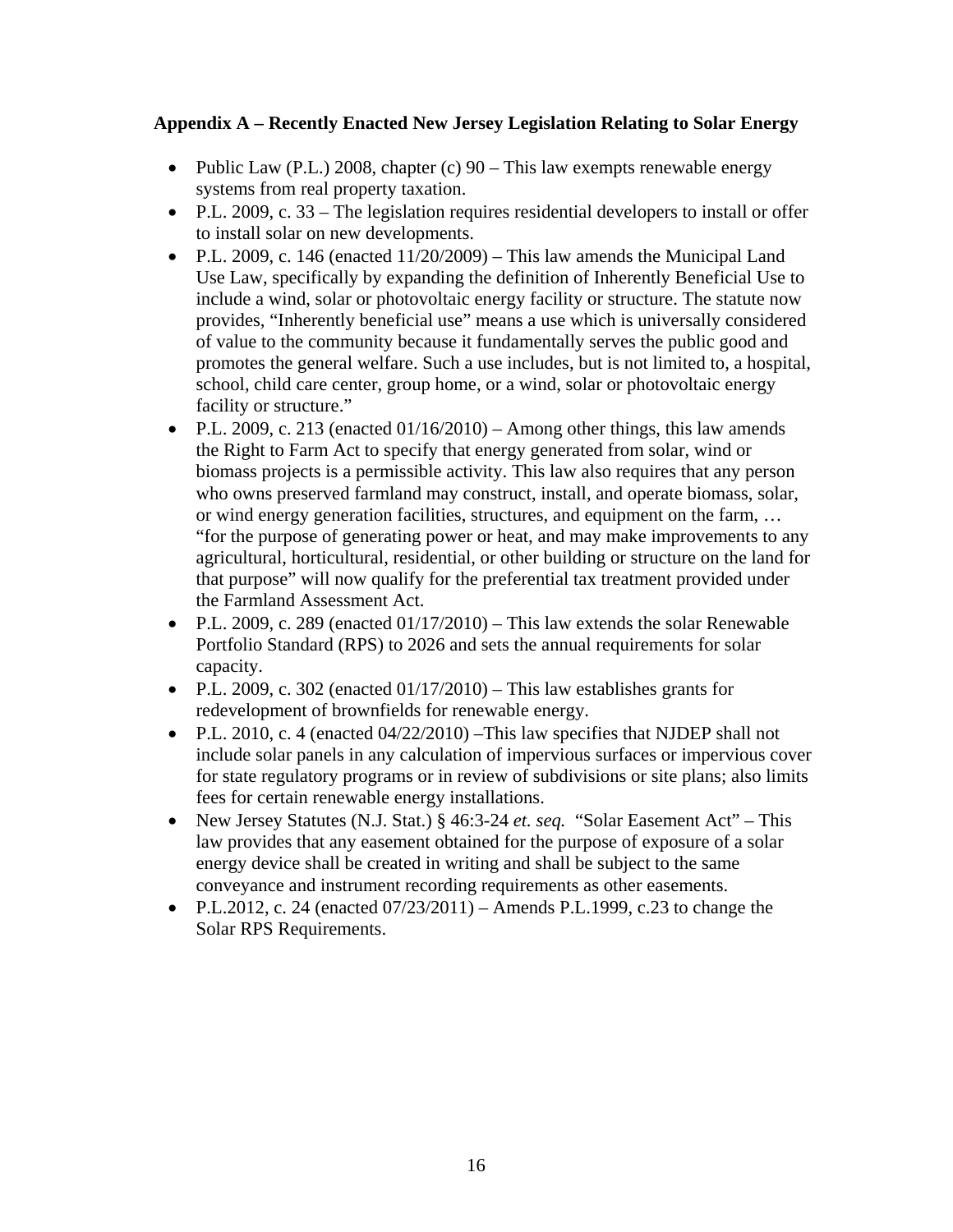## **Appendix B – Land Use Land Cover Anderson Codes (2007)**

Note: The following designations of sites as P (preferred for solar), NP (not preferred for solar) and G (gray area for solar) are meant to be utilized as a tool to generally and preliminarily assess sites for their alignment with this Solar Siting Analysis. This tool should not be used to categorically approve or deny projects. Ultimately, all solar projects will be assessed on a case by case basis based on a variety of factors.

| Label07 (Duplicates removed)                                                                                               | P/NP/G          | <b>Anderson Classification Code</b> |
|----------------------------------------------------------------------------------------------------------------------------|-----------------|-------------------------------------|
| RESIDENTIAL, HIGH DENSITY OR MULTIPLE DWELLING                                                                             | P               | 1110                                |
| RESIDENTIAL, SINGLE UNIT, MEDIUM DENSITY                                                                                   | P               | 1120                                |
| RESIDENTIAL, SINGLE UNIT, LOW DENSITY                                                                                      | P               | 1130                                |
| RESIDENTIAL, RURAL, SINGLE UNIT                                                                                            | P               | 1140                                |
| <b>MIXED RESIDENTIAL</b>                                                                                                   | $\mathbf P$     | 1150                                |
| <b>COMMERCIAL/SERVICES</b>                                                                                                 | P               | 1200                                |
| MILITARY INSTALLATIONS                                                                                                     | $\mathbf P$     | 1211                                |
| <b>NO LONGER MILITARY</b>                                                                                                  | P               | 1214                                |
| <b>INDUSTRIAL</b>                                                                                                          | $\mathbf P$     | 1300                                |
| TRANSPORTATION/COMMUNICATION/UTILITIES                                                                                     | P               | 1400                                |
| <b>MAJOR ROADWAY</b>                                                                                                       | P               | 1410                                |
| MIXED TRANSPORTATION CORRIDOR OVERLAP AREA                                                                                 | P               | 1411                                |
| <b>BRIDGE OVER WATER</b>                                                                                                   | $\mathbf P$     | 1419                                |
| <b>RAILROADS</b>                                                                                                           | P               | 1420                                |
| <b>AIRPORT FACILITIES</b>                                                                                                  | P               | 1440                                |
| <b>WETLAND RIGHTS-OF-WAY</b>                                                                                               | G               | 1461                                |
| UPLAND RIGHTS-OF-WAY DEVELOPED                                                                                             | G               | 1462                                |
| UPLAND RIGHTS-OF-WAY UNDEVELOPED                                                                                           | G               | 1463                                |
| STORMWATER BASIN                                                                                                           | P               | 1499                                |
| INDUSTRIAL AND COMMERCIAL COMPLEXES                                                                                        | P               | 1500                                |
| MIXED URBAN OR BUILT-UP LAND                                                                                               | $\mathbf P$     | 1600                                |
| OTHER URBAN OR BUILT-UP LAND                                                                                               | G               | 1700                                |
| <b>CEMETERY</b>                                                                                                            | G               | 1710                                |
| <b>CEMETERY ON WETLAND</b>                                                                                                 | G               | 1711                                |
| PHRAGMITES DOMINATE URBAN AREA                                                                                             | G               | 1741                                |
| MANAGED WETLAND IN MAINTAINED LAWN GREENSPACE                                                                              | G               | 1750                                |
| RECREATIONAL LAND                                                                                                          | G               | 1800                                |
| ATHLETIC FIELDS (SCHOOLS)                                                                                                  | G               | 1804                                |
| STADIUM, THEATERS, CULTURAL CENTERS AND ZOOS                                                                               | G               | 1810                                |
| MANAGED WETLAND IN BUILT-UP MAINTAINED REC AREA                                                                            | G               | 1850                                |
| <b>CROPLAND AND PASTURELAND</b>                                                                                            | NP              | 2100                                |
| AGRICULTURAL WETLANDS (MODIFIED)                                                                                           | <b>NP</b>       | 2140                                |
|                                                                                                                            |                 |                                     |
|                                                                                                                            |                 |                                     |
| FORMER AGRICULTURAL WETLAND (BECOMING SHRUBBY, NOT<br><b>BUILT-UP)</b><br>ORCHARDS/VINEYARDS/NURSERIES/HORTICULTURAL AREAS | NP<br><b>NP</b> | 2150<br>2200                        |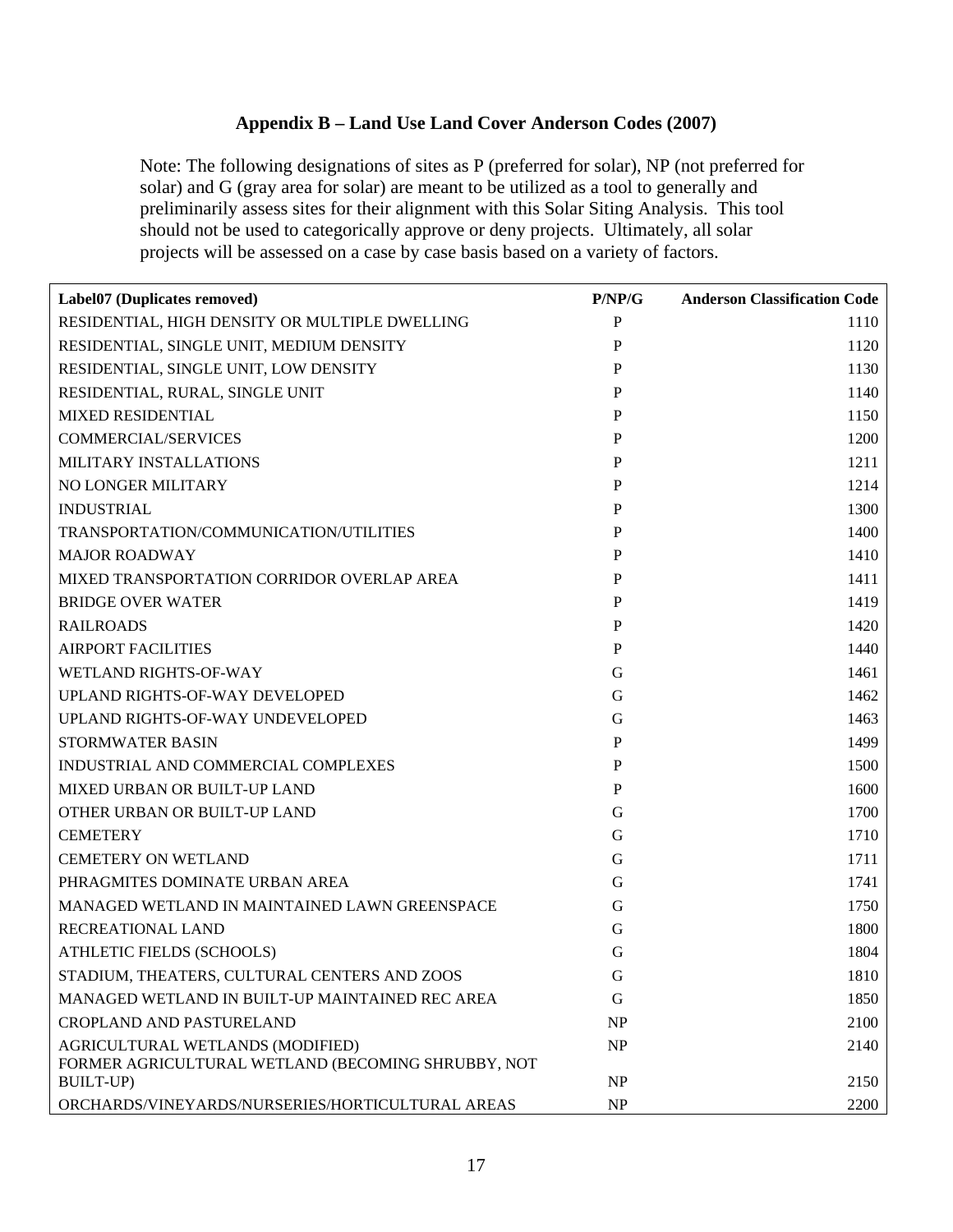| <b>CONFINED FEEDING OPERATIONS</b>                       | G           | 2300 |
|----------------------------------------------------------|-------------|------|
| OTHER AGRICULTURE                                        | $\mathbf G$ | 2400 |
| DECIDUOUS FOREST (10-50% CROWN CLOSURE)                  | <b>NP</b>   | 4110 |
| DECIDUOUS FOREST (>50% CROWN CLOSURE)                    | <b>NP</b>   | 4120 |
| CONIFEROUS FOREST (10-50% CROWN CLOSURE)                 | NP          | 4210 |
| CONIFEROUS FOREST (>50% CROWN CLOSURE)                   | NP          | 4220 |
| <b>PLANTATION</b>                                        | NP          | 4230 |
| MIXED FOREST (>50% CONIFEROUS WITH 10-50% CROWN CLOSURE) | <b>NP</b>   | 4311 |
| MIXED FOREST (>50% CONIFEROUS WITH >50% CROWN CLOSURE)   | NP          | 4312 |
| MIXED FOREST (>50% DECIDUOUS WITH 10-50% CROWN CLOSURE)  | NP          | 4321 |
| MIXED FOREST (>50% DECIDUOUS WITH >50% CROWN CLOSURE)    | <b>NP</b>   | 4322 |
| OLD FIELD (< 25% BRUSH COVERED)                          | <b>NP</b>   | 4410 |
| PHRAGMITES DOMINATE OLD FIELD                            | <b>NP</b>   | 4411 |
| DECIDUOUS BRUSH/SHRUBLAND                                | <b>NP</b>   | 4420 |
| <b>CONIFEROUS BRUSH/SHRUBLAND</b>                        | NP          | 4430 |
| MIXED DECIDUOUS/CONIFEROUS BRUSH/SHRUBLAND               | <b>NP</b>   | 4440 |
| SEVERE BURNED UPLAND VEGETATION                          | G           | 4500 |
| <b>STREAMS AND CANALS</b>                                | $\mathbf G$ | 5100 |
| <b>EXPOSED FLATS</b>                                     | G           | 5190 |
| <b>NATURAL LAKES</b>                                     | G           | 5200 |
| <b>ARTIFICIAL LAKES</b>                                  | G           | 5300 |
| TIDAL RIVERS, INLAND BAYS, AND OTHER TIDAL WATERS        | G           | 5410 |
| <b>OPEN TIDAL BAYS</b>                                   | G           | 5411 |
| <b>DREDGED LAGOON</b>                                    | G           | 5420 |
| <b>ATLANTIC OCEAN</b>                                    | G           | 5430 |
| SALINE MARSH (LOW MARSH)                                 | <b>NP</b>   | 6111 |
| SALINE MARSH (HIGH MARSH)                                | <b>NP</b>   | 6112 |
| FRESHWATER TIDAL MARSHES                                 | <b>NP</b>   | 6120 |
| VEGETATED DUNE COMMUNITIES                               | <b>NP</b>   | 6130 |
| PHRAGMITES DOMINATE COASTAL WETLANDS                     | <b>NP</b>   | 6141 |
| DECIDUOUS WOODED WETLANDS                                | <b>NP</b>   | 6210 |
| <b>CONIFEROUS WOODED WETLANDS</b>                        | <b>NP</b>   | 6220 |
| ATLANTIC WHITE CEDAR WETLANDS                            | <b>NP</b>   | 6221 |
| DECIDUOUS SCRUB/SHRUB WETLANDS                           | <b>NP</b>   | 6231 |
| <b>CONIFEROUS SCRUB/SHRUB WETLANDS</b>                   | <b>NP</b>   | 6232 |
| MIXED SCRUB/SHRUB WETLANDS (DECIDUOUS DOM.)              | <b>NP</b>   | 6233 |
| MIXED SCRUB/SHRUB WETLANDS (CONIFEROUS DOM.)             | <b>NP</b>   | 6234 |
| <b>HERBACEOUS WETLANDS</b>                               | <b>NP</b>   | 6240 |
| PHRAGMITES DOMINATE INTERIOR WETLANDS                    | <b>NP</b>   | 6241 |
| MIXED WOODED WETLANDS (DECIDUOUS DOM.)                   | <b>NP</b>   | 6251 |
| MIXED WOODED WETLANDS (CONIFEROUS DOM.)                  | <b>NP</b>   | 6252 |
| <b>UNVEGETATED FLATS</b>                                 | NP          | 6290 |
| SEVERE BURNED WETLAND VEGETATION                         | G           | 6500 |